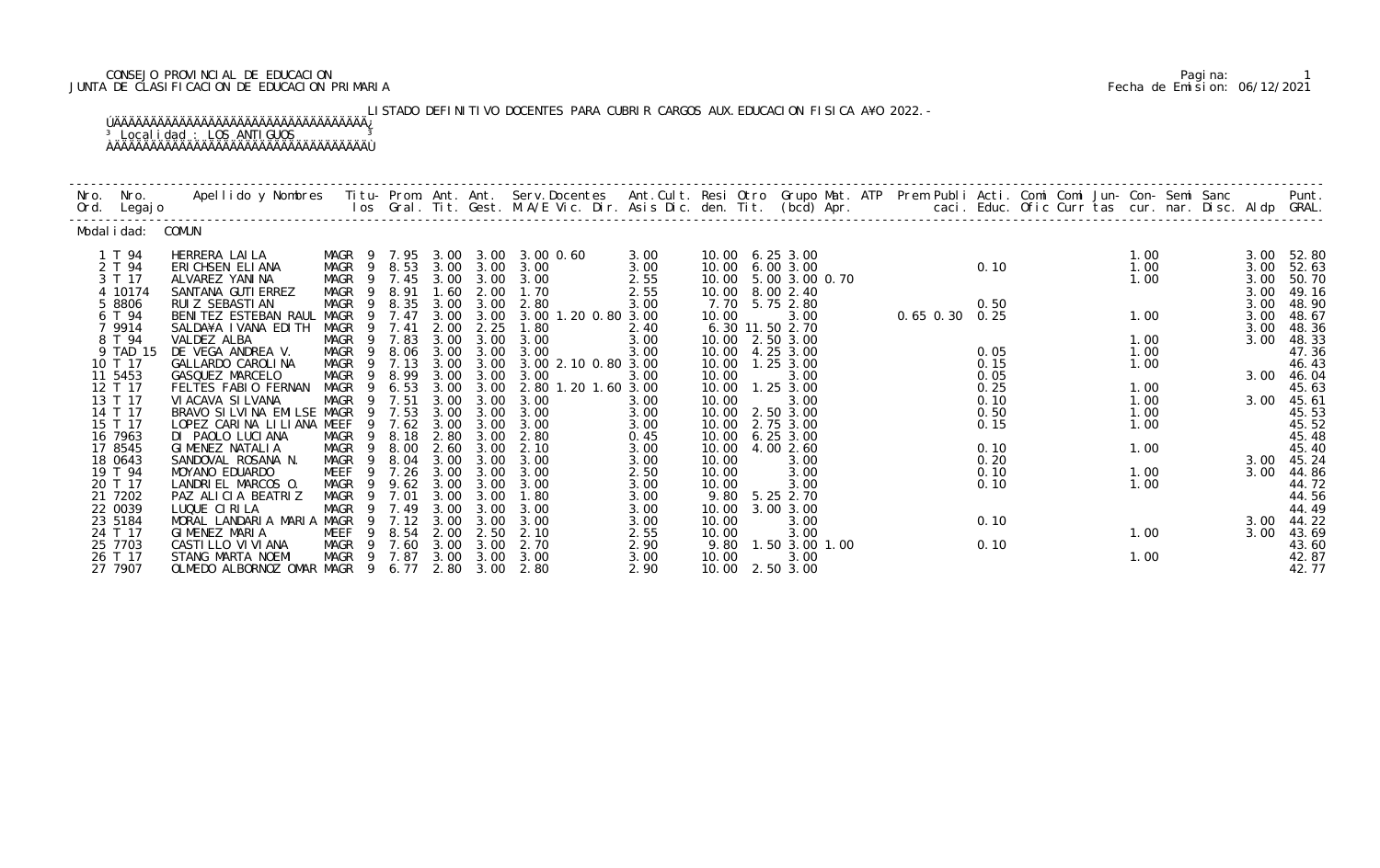# CONSEJO PROVINCIAL DE EDUCACION Pagina: 2 JUNTA DE CLASIFICACION DE EDUCACION PRIMARIA Fecha de Emision: 06/12/2021

# LISTADO DEFINITIVO DOCENTES PARA CUBRIR CARGOS AUX. EDUCACION FISICA A¥O 2022. –

## ÚÄÄÄÄÄÄÄÄÄÄÄÄÄÄÄÄÄÄÄÄÄÄÄÄÄÄÄÄÄÄÄÄÄÄÄ¿ <sup>3</sup> Localidad : LOS ANTIGUOS <sup>3</sup> ÀÄÄÄÄÄÄÄÄÄÄÄÄÄÄÄÄÄÄÄÄÄÄÄÄÄÄÄÄÄÄÄÄÄÄÄÙ

| Nro. | Nro. In the Nro.<br>Ord. Legajo | Apellido y Nombres Titu- Prom. Ant. Ant. Serv.Docentes Ant.Cult. Resi Otro Grupo Mat. ATP Prem Publi Acti. Comi Comi Jun- Con- Semi Sanc Punt.<br>Ios Gral. Tit. Gest. M.A/E Vic. Dir. Asis Dic. den. Tit. (bcd) Apr. |                                           |                        |             |                  |               |              |                         |           |                         |                   |      |      |                                                                                                           |      |  |            |                     |
|------|---------------------------------|-----------------------------------------------------------------------------------------------------------------------------------------------------------------------------------------------------------------------|-------------------------------------------|------------------------|-------------|------------------|---------------|--------------|-------------------------|-----------|-------------------------|-------------------|------|------|-----------------------------------------------------------------------------------------------------------|------|--|------------|---------------------|
|      | 28 9586                         | LOPEZ CLAUDIO JAVIER MAGR 9 8.02 2.00 2.50 2.10 1.25<br>BATTISTI ALBERTO MAGR 9 7.00 3.00 3.00 3.00 0.40 3.00                                                                                                         |                                           |                        |             |                  |               |              | 10.00  1.00  3.00  0.60 |           |                         |                   |      |      | $0.60$<br>$0.15$<br>$1.00$<br>$0$<br>0.15<br>$1.00$<br>1.00<br>1.00<br>0.10<br>90<br>0.10<br>1.00<br>1.00 |      |  |            | 3.00 42.47          |
|      | 29 T 17                         |                                                                                                                                                                                                                       |                                           |                        |             |                  |               |              | 10.00                   |           | 3.00                    |                   |      |      |                                                                                                           |      |  |            | 42.40               |
|      | 30 T 94                         | FIGUEROA SONIA                                                                                                                                                                                                        | MAGR 9 6.94 3.00 3.00 3.00                |                        |             |                  |               | 3.00         | 10.00                   |           | 3.00                    |                   |      |      |                                                                                                           |      |  |            | 42.09               |
|      | 31 T 17                         | MORAL LANDARIA                                                                                                                                                                                                        | MAGR 9 6.72 3.00 3.00 3.00                |                        |             |                  |               | 3.00         | 10.00                   |           | 3.00                    |                   |      |      |                                                                                                           |      |  |            | 41.72               |
|      | 32 9599                         | NAVARTA FRANCO JORGE MAGR 9 7.80 2.00                                                                                                                                                                                 |                                           |                        |             |                  | $2.50$ $2.10$ | 1.70         | 10.00  1.50  3.00       |           |                         |                   |      |      |                                                                                                           |      |  | 2.00 41.60 |                     |
|      | 33 5463                         | PELOZO MAGNO                                                                                                                                                                                                          | MAGR 9 7.47 3.00                          |                        |             | 3.00             | 3.00          | 3.00         | 10.00                   |           | 3.00                    |                   |      |      |                                                                                                           |      |  |            | 41.57               |
|      | 34 10054                        | MONTALVO PAOLA                                                                                                                                                                                                        | MAGR 9 6.37                               |                        | 3.00        | 2.00             | 2.60          | 2.65         | 10.00                   |           | 2.90                    |                   | 0.10 |      |                                                                                                           |      |  | 3.00 41.52 |                     |
|      | 35 7807                         | SALVATI ERRA YOLANDA                                                                                                                                                                                                  | MAGR 9 8.34 2.80                          |                        |             | 3.00             | 2.50          | 3.00         | 10.00                   |           |                         | 1. 20 0. 30 0. 20 |      |      |                                                                                                           |      |  |            | 41.34               |
|      | 36 7742                         | NAVARTA JOSE LUIS                                                                                                                                                                                                     | MAGR 9 7.89                               |                        | 2.80        | 3.00             | 2.80          | 1.50         | 10.00  1.00  3.00       |           |                         |                   |      |      |                                                                                                           |      |  |            | 41.09               |
|      | 37 T 17                         | NEIRA ZULMA ANDREA                                                                                                                                                                                                    | MEEF                                      | 6.68<br>- 9            | 3.00        | 3.00             | 2.00          | 2.95         | 10.00                   |           | 3.00                    |                   |      | 0.15 |                                                                                                           | 1.00 |  |            | 40.78               |
|      | 38 9204                         | HORMACHEA ARIEL                                                                                                                                                                                                       | MAGR 9 8.80 2.20                          |                        |             |                  | 2.75 2.20     | 2.30         | 10.00                   |           | 3.00                    |                   |      | 0.10 |                                                                                                           |      |  |            | 40.35               |
|      | 39 9893                         | ALVAREZ ESTEFANIA                                                                                                                                                                                                     | MAGR 9 7.74                               |                        | 2.20        | 2.25             | 1.80          | 2.85         |                         |           | 6. 30 3. 50 2. 10 0. 60 |                   |      |      |                                                                                                           |      |  | 2.00       | 40.34               |
|      | 40 8517                         | ARREYGADA LUCI ANA                                                                                                                                                                                                    | MAGR 9 7.55 2.40                          |                        |             | 3.00             | 2.60          | 1.15         | 10.00  1.00  3.00       |           |                         |                   |      |      |                                                                                                           |      |  |            | 39.70               |
|      | 41 8420                         | VI LLEGAS PEDRO                                                                                                                                                                                                       | MAGR                                      |                        | 9 8.18 2.60 | 3.00             | 2.30          | 1.65         | 10.00                   |           | 2.70                    |                   |      |      |                                                                                                           |      |  |            | 39.43               |
|      | 42 T 94                         | THEFS NATALIA                                                                                                                                                                                                         | MEEF                                      | 9 8.29                 | 2.00        | 2.50             | 2.00          | 1.60         | 7.00                    |           | 2.70                    |                   |      | 0.10 |                                                                                                           | 1.00 |  | 3.00 39.19 |                     |
|      | 43 9648                         | SALTO PAOLA ANDREA                                                                                                                                                                                                    | MAGR 9 8.17                               |                        | 3.00        | 2.50             | 1.80          | 1.95         | 7.00                    |           | 2.70                    |                   |      |      |                                                                                                           |      |  |            | 3.00 39.12          |
|      | 44 11089                        | LUQUE ALEJANDRA                                                                                                                                                                                                       | MAGR                                      | 9 8.35                 |             | 1.40 1.50        | 1.30          | 3.00         |                         |           | 4.20 5.50 1.80          |                   |      |      |                                                                                                           |      |  |            | 3.00 39.05          |
|      | 45 8751                         | GALVAN HECTOR                                                                                                                                                                                                         | MAGR                                      |                        | 9 6.43 2.80 | 3.00             | 2.40          | 3.00         |                         |           | 8.40 1.00 3.00          |                   |      |      |                                                                                                           |      |  |            | 39.03               |
|      | 46 10173<br>47 7177             | SANTANA GUTI ERREZ<br>CAMPOS HECTOR RUBEN                                                                                                                                                                             | MAGR                                      | 8.27<br>$\overline{9}$ | 1.60        | 2.00<br>3.00     | 1.70<br>1.60  | 0.70         | 10.00<br>10.00          |           | 2.40                    |                   |      | 0.15 |                                                                                                           |      |  | 3.00       | 38.67               |
|      | 48 12250                        | SANTANA GUTI ERREZ                                                                                                                                                                                                    | MEEF 9 7.27<br>MAGR 9 9.74 0.40 0.50 0.30 |                        | 3.00        |                  |               | 2.20<br>0.70 | 10.00 4.00 0.30         |           | 2.40                    |                   |      |      |                                                                                                           |      |  |            | 38.62<br>3.00 37.94 |
|      | 49 8790                         | TREVES GRACI ELA                                                                                                                                                                                                      | MAGR 9 7.39                               |                        | 3.00        | 3.00             | 2.40          | 1.85         | 7.70                    |           | 3.00                    |                   |      |      |                                                                                                           |      |  |            | 37.34               |
|      | 50 10988                        | MYBURG TERRAGNO                                                                                                                                                                                                       | MEEF 9 8.14                               |                        | 1.20        | 1.50             | 1.00          | 0.90         | 10.00                   |           | 1.50                    |                   |      |      |                                                                                                           |      |  |            | 3.00 36.24          |
|      | 51 8857                         | LENARDON EXEQUI EL                                                                                                                                                                                                    | MEEF 9 8.44 3.00                          |                        |             | 3.00             | 1.00          | 2.20         | 7.00                    |           | 1.50                    |                   |      | 0.80 |                                                                                                           |      |  |            | 35.94               |
|      | 52 6255                         | <b>GALLARDO ESTER</b>                                                                                                                                                                                                 | MAGR 9 7.83                               |                        |             | 3.00 3.00        |               | 3.00         |                         | 7.00 3.00 |                         |                   |      |      |                                                                                                           |      |  |            | 35.83               |
|      | 53 10840                        | PERDI GUERO FI GUEROA                                                                                                                                                                                                 | MEEF                                      |                        |             | 9 8.24 1.40 1.75 | 1.40          | 2.15         | 9.80                    |           | 1.90                    |                   |      |      |                                                                                                           |      |  |            | 35.64               |
|      | 54 11824                        | SOTO VERA YOSELIN                                                                                                                                                                                                     | MEEF                                      | 9 7.65                 | 1.20        | 1.00             | 0.80          | 0.15         | 10.00                   |           | 1.20                    |                   |      |      |                                                                                                           |      |  | 3.00       | 34.00               |
|      | 55 12037                        | RIVADENEIRA SILVANA MEEF 9 7.65 0.60 0.75 0.10                                                                                                                                                                        |                                           |                        |             |                  |               | 1.45         | 10.00 1.00              |           |                         |                   |      |      |                                                                                                           |      |  |            | 30.55               |
|      | 56 12307                        | NU¥EZ JEREMIAS                                                                                                                                                                                                        | MEEF 9 7.55 0.40 0.50 0.40                |                        |             |                  |               | 1.65         | 10.00                   |           | 0.60                    |                   |      |      |                                                                                                           |      |  |            | 30.10               |
|      |                                 |                                                                                                                                                                                                                       |                                           |                        |             |                  |               |              |                         |           |                         |                   |      |      |                                                                                                           |      |  |            |                     |